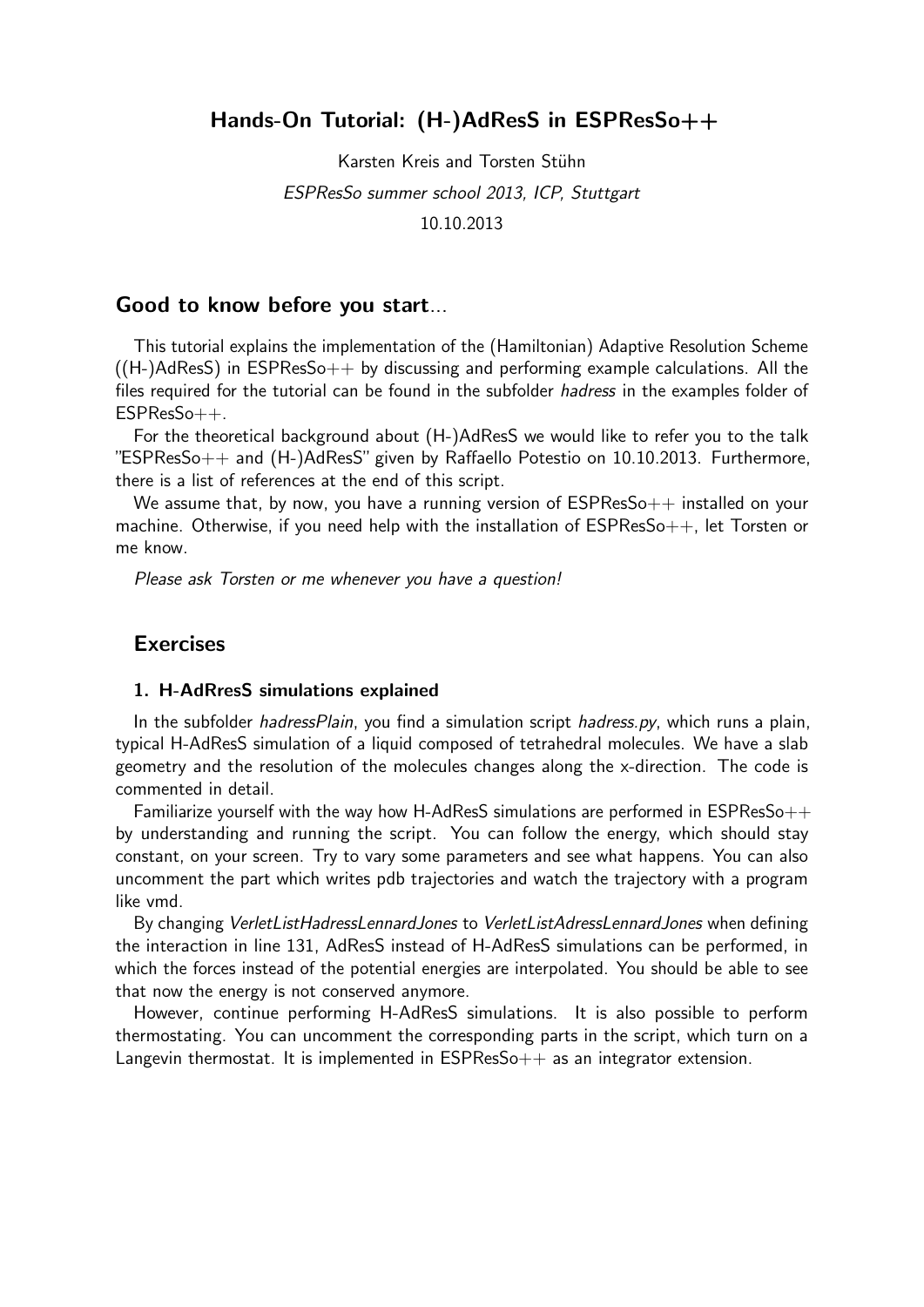#### 2. Density and pressure profiles

In (H-)AdResS simulations, typically, neither density nor pressure stay constant across the hybrid region. Have a look into the subfolder *hadressDensityPressure*. You find two scripts, which perform simulations calculating a density and a pressure profile respectively along the x direction. To be more precise, we calculate the molecular pressure and only the xx component of the pressure tensor. Unfortunately, we don't have enough time during the tutorial, to perform sufficiently long simulations for good statistics. Hence, you also find reference results in the folder which have been calculated previously. You can plot them.

## 3. Free Energy Corrections

To obtain a flat density or a flat pressure profile, we can perform Free Energy Corrections. We can either correct using the Helmholtz free energy difference, which leads to a flat pressure profile, or using the Gibbs free energy difference, which results in a flat density profile. You find the corresponding simulations in the subfolder *hadressFEC*. The free energy compensations are realized as an integrator extension in  $ESPResSo++$ . Also in this case, there is not sufficient time available for long simulations. However, you can find the reference profiles obtained from long simulations in the folder. You should see a flat density as well as a flat pressure profile.

## 4. Kirkwood Thermodynamic Integration

How can we actually calculate the free energy differences, which are needed as corrections? This can be realized by a Kirkwood Thermodynamic Integration (KTI). In the subfolder hadressKTI you find a script which performs such a KTI. Have a look and try to understand what is going on. Note that the output of the script still has to be flattened, normalized and integrated.

#### 5. Do your own (H-)AdResS simulation!

Now, try to build your own H-AdResS simulation (in the subfolder hadressOther you find resources you can use for that).

You could use different potentials, e.g. simply other Lennard-Jones potentials. There is also another tabulated potential, which is a coarse-grained potential (via Iterative Boltzmann Inversion) reproducing the molecular structure of the tetrahedral liquid obtained from atomistic simulations (table\_potentialIBI\_tetra.dat).

Furthermore, you could use other input configurations. With the Tetracryst.py script for example, the tetrahedral liquid can be generated with the molecules being arranged on a lattice.

# References

[1] H-AdResS paper: R. Potestio, S. Fritsch, P. Espanol, R. Delgado-Buscalioni, K. Kremer, R. Everaers, and D. Donadio, Phys. Rev. Let. 110, 108301 (2013).